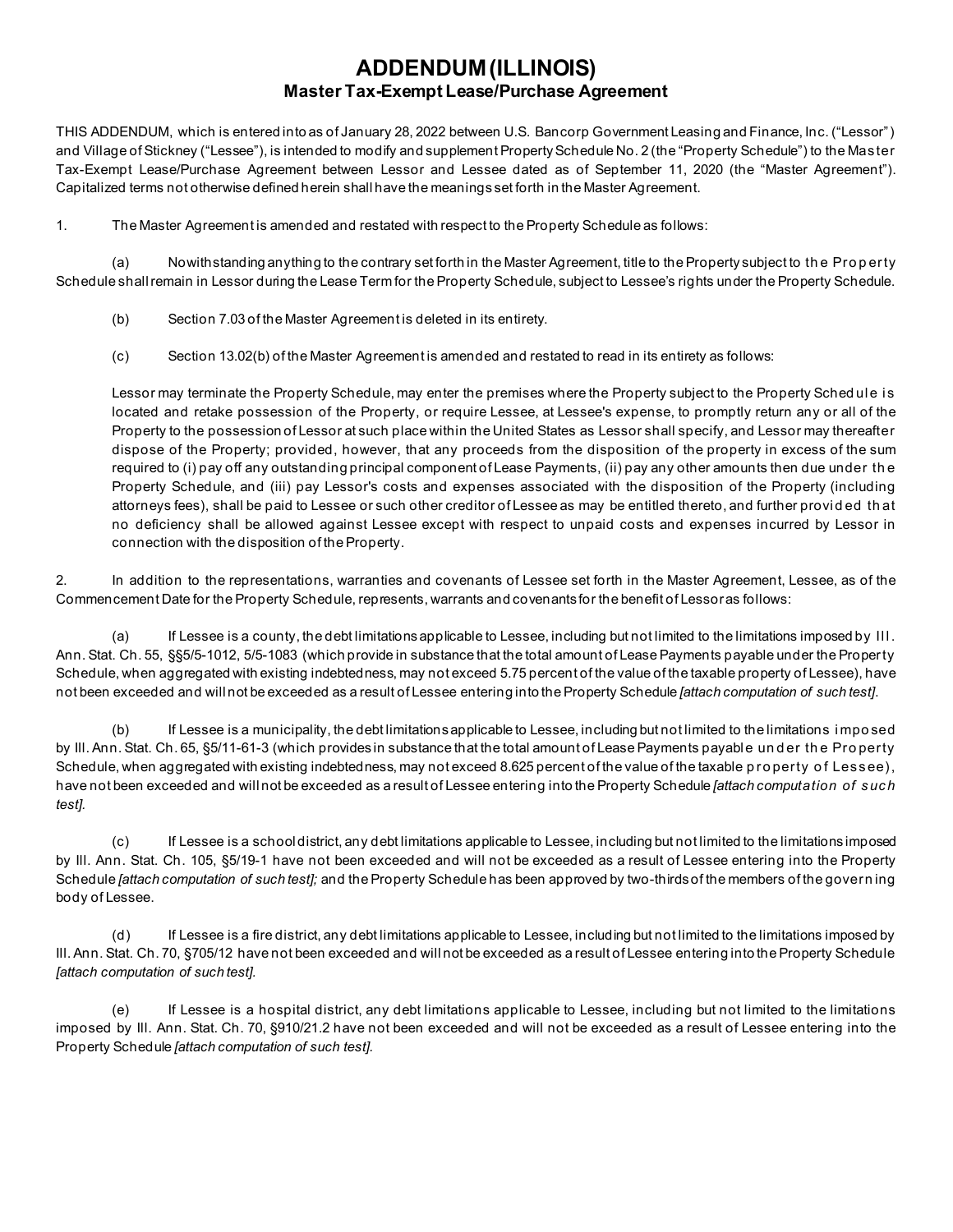IN WITNESS WHEREOF, Lessor and Lessee have caused this Addendum to be executed in their names by their duly authorized representatives as of the date first above written.

| Lessor: U.S. Bancorp Government Leasing and<br>Finance, Inc. | Lesse |
|--------------------------------------------------------------|-------|
|                                                              |       |
| Name:                                                        | Name: |

Title: Title:

|  |  | <b>Lessee: Village of Stickney</b> |
|--|--|------------------------------------|
|--|--|------------------------------------|

Jeff Walik

Village President

Attest:

By

Title:

Name: Audrey McAdams

Village Clerk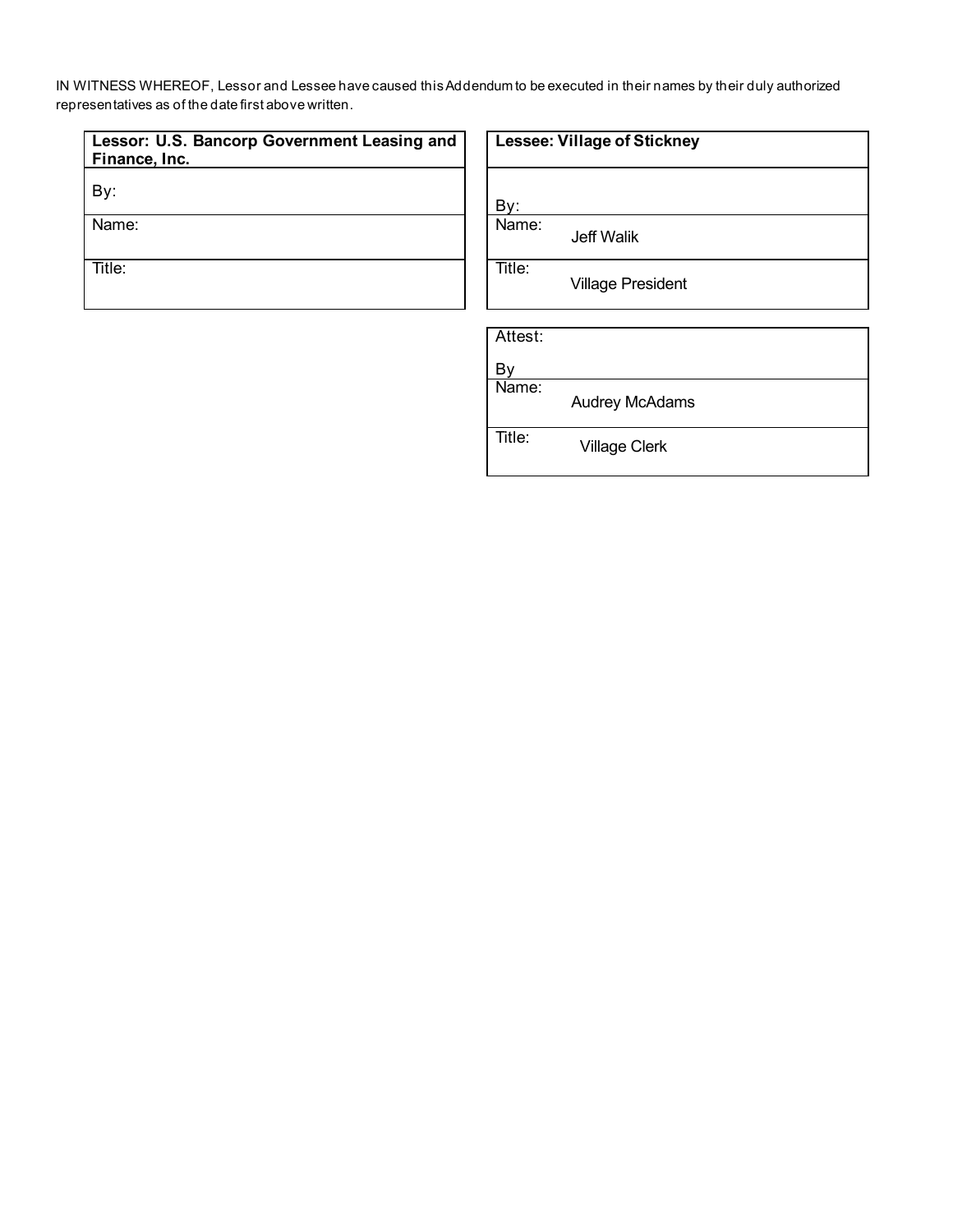## **Property Schedule No. 2**

#### Master Tax-Exempt Lease/Purchase Agreement

This **Property Schedule No. 2** is entered into as of the Commencement Date set forth below, pursuant to that certain Master Tax-Exempt Lease/Purchase Agreement (the "Master Agreement"), dated as of September 11, 2020, between U.S. Bancorp Government Leasing and Finance, Inc., and Village of Stickney.

- 1. Entire Agreement; Interpretation. The terms and conditions of the Master Agreement are incorporated herein by reference as if fully set forth herein. The Master Agreement, this Property Schedule and the associated documents hereto constitute the entire agreement between Lessor and Lessee with respect to the Property and supersede any purchase order, invoice, request for proposal, response or other related document. Reference is made to the Master Agreement for all representations, covenants and warranties made by Lessee in the execution of this Property Schedule, unless specifically se t forth herein. In the event of a conflict between the provisions of the Master Agreement and the provisions of this Property Schedule, the provisions of this Property Schedule shall control. All capitalized terms not otherwise defined herein shall have the meanings provided in the Master Agreement.
- 2. Commencement Date. The Commencement Date for this Property Schedule is January 28, 2022.
- 3. Property Description and Payment Schedule. The Property subject to this Property Schedule is described in Exhibit 1 hereto. Lessee shall not remo ve such property from the locations set forth thereinwithout giving prior written notice to Lessor. The Lease Payment Schedule for this Property Sched ule is set forth in Exhibit 1.
- 4. Opinion. The Opinion of Lessee's Counsel is attached as Exhibit 2.
- 5. Lessee's Certificate. The Lessee's Certificate is attached as Exhibit 3.
- 6. Proceeds. Exhibit 4 is intentionally omitted.
- 7. Acceptance Certificate. Exhibit 5 is intentionally omitted.
- 8. Additional Purchase Option Provisions. In addition to the Purchase Option provisions set forth in the Master Agreement, Lease Payments payable under this Property Schedule shall be subject to prepayment in whole at any time by payment of the applicable Termination Amount set forth in Exhibit 1 (Payment Schedule) and payment of all accrued and unpaid interest through the date of prepayment.
- 9. Private Activity Issue. Lessee understands that among other things, in order to maintain the exclusion of the interest component of Lease Payments from gross income for federal income tax purposes, it must limit and restrict the rights private businesses (including, fo r th is purpose, the federal government and its agencies and organizations described in the Code § 501(c)(3)) have to use the Property. Each of these requirements will be applied beginning on the later of the Commencement Date or date each portion of the Property is placed in service and will continue to apply u ntil earlier of the end of the economic useful life of the property or the date the Agreement or any tax-exemptobligation issu e d to re fund the Property Schedule is retired (the "Measurement Period"). Lessee will comply with the requirements of Section 141 of the Code and the regulations the reu nd er which provide restrictions on special legal rights that users other than Lessee or a state or local government or an agency or instrumentality of a state or a local government (an "Eligible User") may have to use the Property. For this purpose, special legal rights may arise from a management o r se rvice agreement, lease, research agreement or other arrangement providing any entity except an Eligible User the right to use the Property. Any use of the Property by a user other than an Eligible User is referred to herein as **"**Non-Qualified Use". Throughout the Measurement Period, all of the Prope rty is expected to be owned by Lessee. Throughout the Measurement Period, Lessee will not permit the Non-Qualified Use of the Property to exceed 10%.
- 10. Bank Qualification and Arbitrage Rebate. Attached as Exhibit 6.
- 11. Expiration. Lessor, at its sole determination, may choose not to accept this Property Schedule if the fully executed, original Master Agreement (including this Property Schedule and all ancillary documents) is not received by Lessor at its place of business by January 31, 2022.

IN WITNESS WHEREOF, Lessor and Lessee have caused this Property Schedule to be executed in their names by their duly authorized representatives as of the Commencement Date above.

| Lessor: U.S. Bancorp Government Leasing and<br>Finance, Inc. | <b>Lessee: Village of Stickney</b> |
|--------------------------------------------------------------|------------------------------------|
|                                                              |                                    |
| By:                                                          | By:                                |
| Name:                                                        | Jeff Walik<br>Name:                |
| Title:                                                       | <b>Village President</b><br>Title: |
|                                                              | Attest:                            |
|                                                              | By                                 |
|                                                              | <b>Audrey McAdams</b><br>Name:     |
|                                                              | <b>Village Clerk</b><br>Title:     |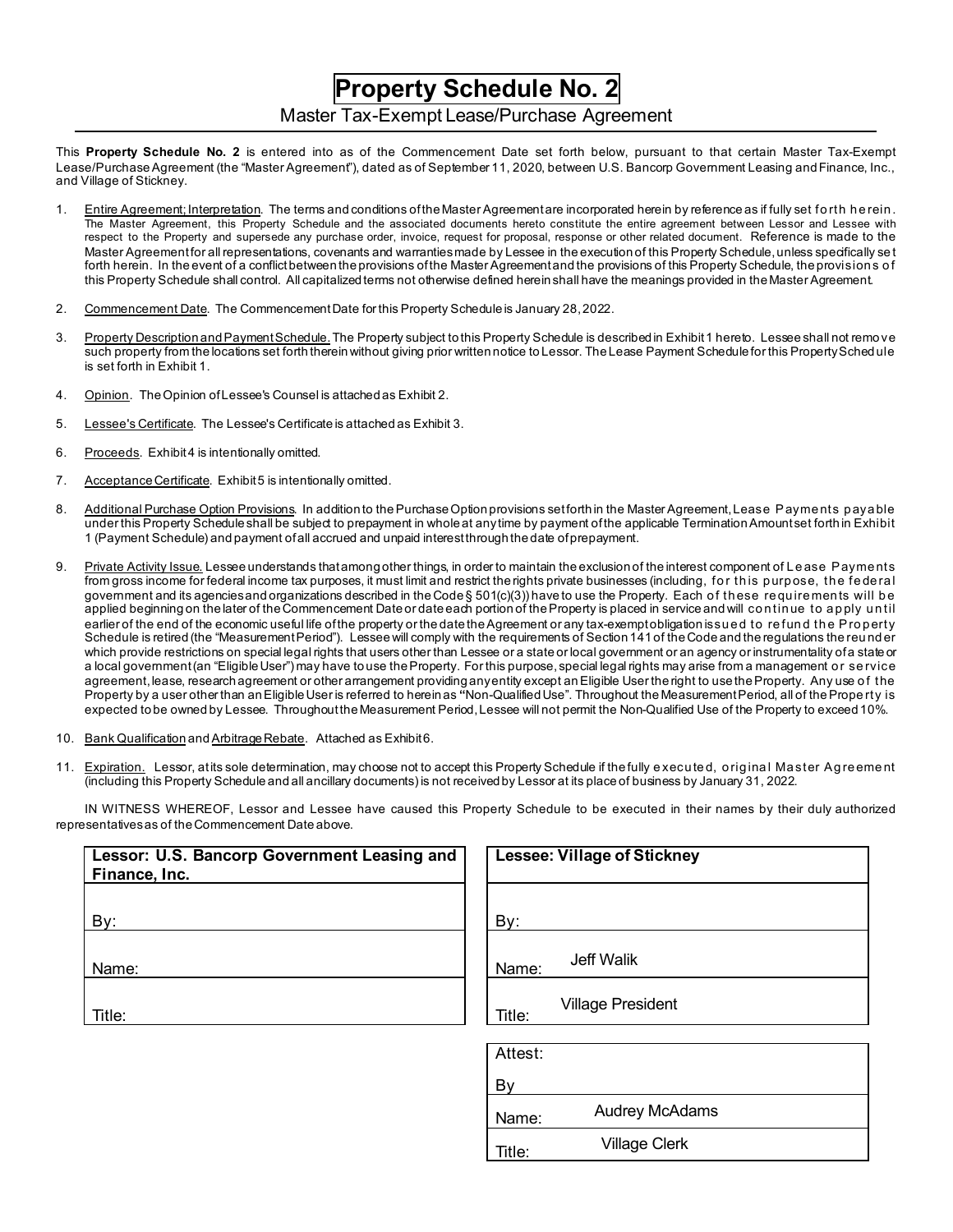## EXHIBIT 1

## Property Description and Payment Schedule

Re: **Property Schedule No. 2** to Master Tax-Exempt Lease/Purchase Agreement between U.S. Bancorp Government Leasing and Finance, Inc. and Village of Stickney.

THE PROPERTY IS AS FOLLOWS: The Property as more fully described in Exhibit A incorporated herein by reference and attached hereto. It includes all replacements, parts, repairs, additions, accessions and accessories incorporated therein or affixed or attached thereto and any and all proceeds of the foregoing, including, without limitation, insurance recoveries.

PROPERTY LOCATION:

6533 Pershing Road

Address

Stickney, II 60402

City, State Zip Code

USE: Ambulance - This use is essential to the proper, efficient and economic functioning of Lessee or to the services that Lessee provides; and Lessee has immediate need for and expects to make immediate use of substantially all of the Property, which need is not temporary or expected to diminish in the foreseeable future.

#### Lease Payment Schedule

Total Principal Amount: \$265,000.00

| <b>Payment</b><br>No. | Due Date    | Lease<br><b>Payment</b> | <b>Principal</b><br><b>Portion</b> | Interest<br><b>Portion</b> | <b>Termination</b><br><b>Amount</b><br>(After Making Payment<br>for said Due Date) |
|-----------------------|-------------|-------------------------|------------------------------------|----------------------------|------------------------------------------------------------------------------------|
|                       | 28-Jan-2023 | 91,085.71               | 86,978.21                          | 4,107.50                   | NA                                                                                 |
|                       | 28-Jan-2024 | 91,085.71               | 88,326.37                          | 2,759.34                   | 92,386.29                                                                          |
|                       | 28-Jan-2025 | 91,085.71               | 89,695.42                          | 1,390.29                   | 0.00                                                                               |
|                       | TOTAL       | 273,257.13              | 265,000.00                         | 8,257.13                   |                                                                                    |

Interest Rate: 1.55%

| <b>Lessee: Village of Stickney</b> |                          |  |  |
|------------------------------------|--------------------------|--|--|
|                                    |                          |  |  |
| 3ν:                                |                          |  |  |
| Name:                              | Jeff Walik               |  |  |
| itle:                              | <b>Village President</b> |  |  |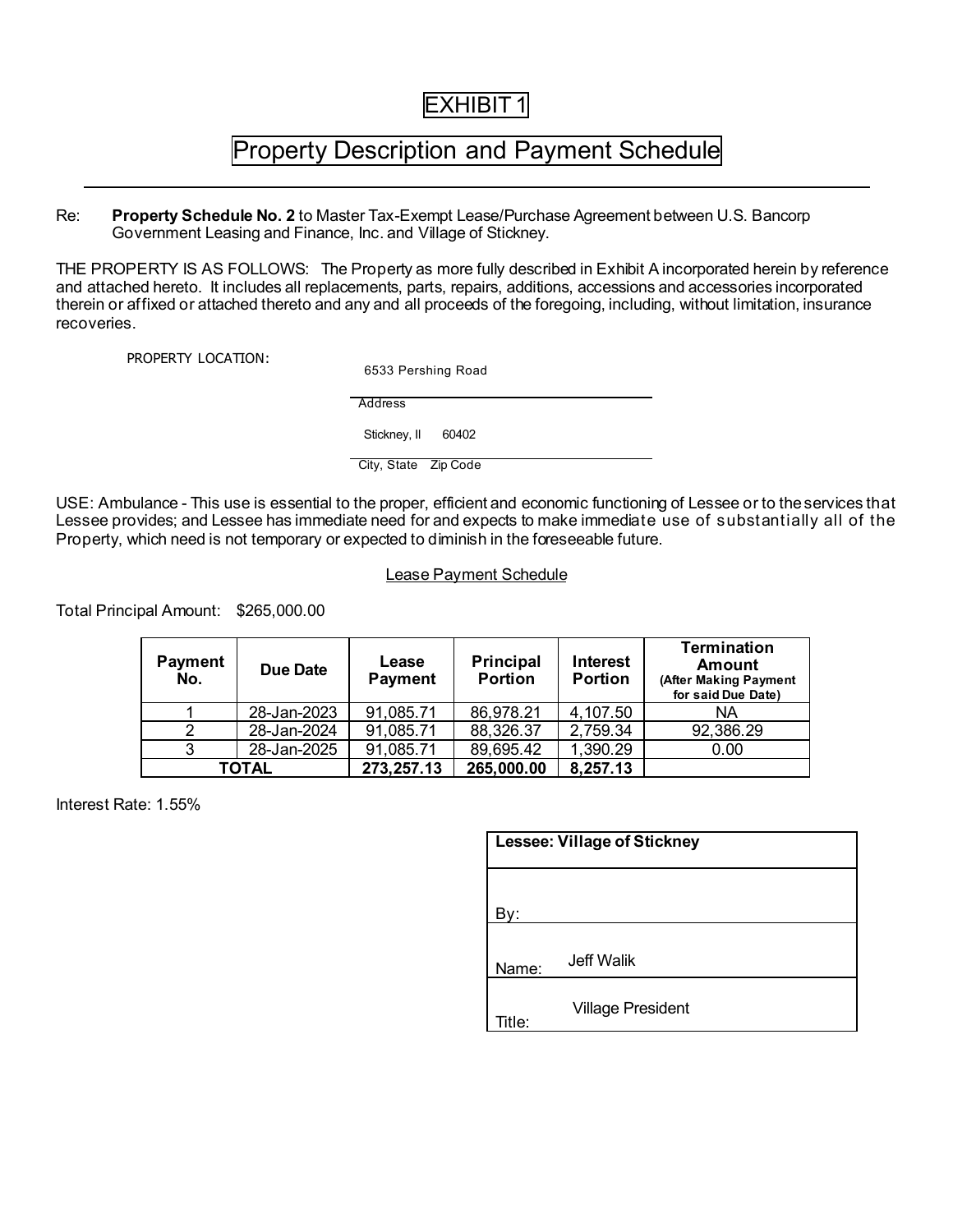# **EXHIBITA**

# Property Description

One (1) Ambulance

VIN # To Be Determined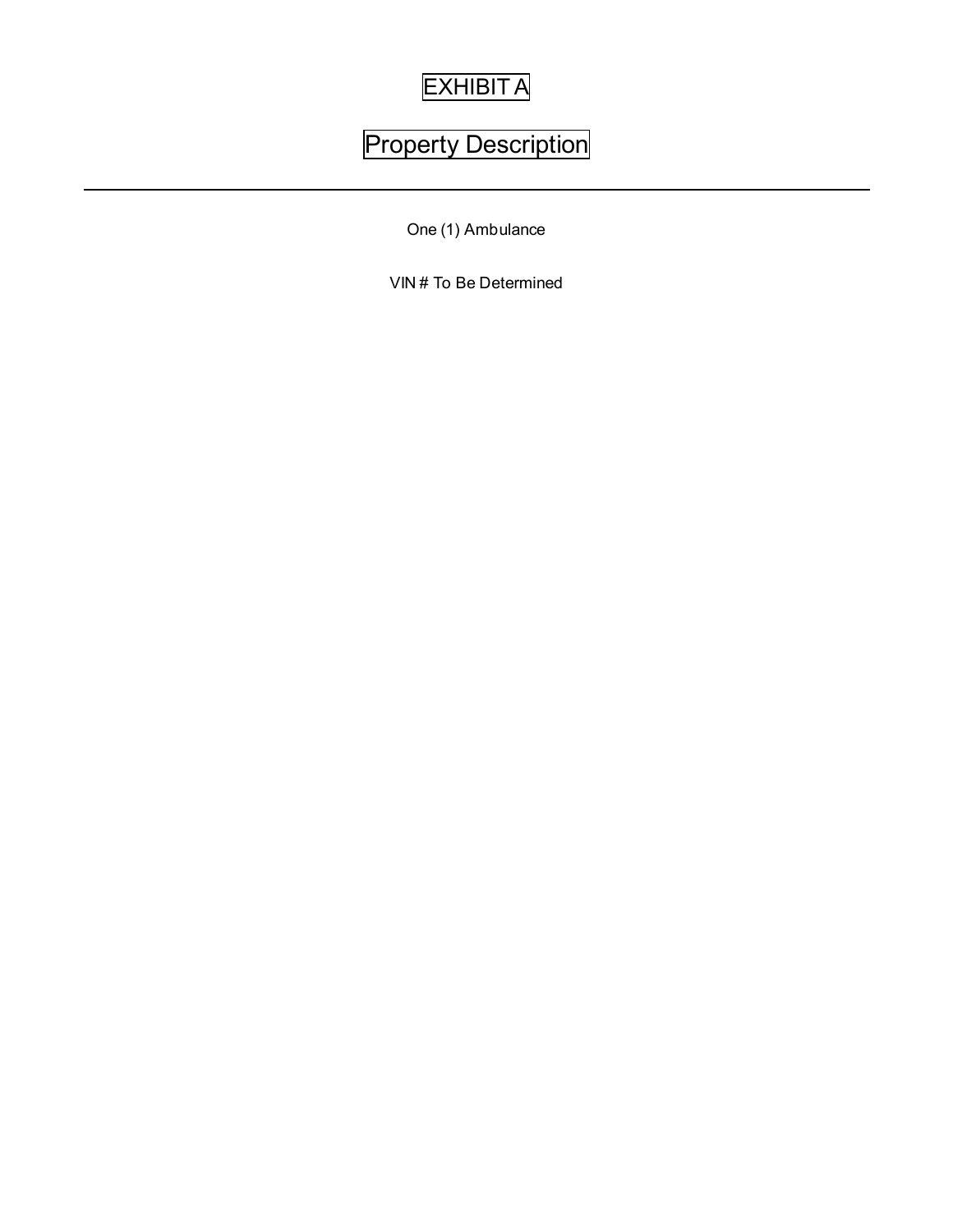### EXHIBIT 2

# Lessee's Counsel's Opinion

[To be provided on letterhead of Lessee's counsel.]

January 28, 2022

U.S. Bancorp Government Leasing and Finance, Inc. 13010 SW 68th Parkway, Suite 100 Portland, OR 97223

Village of Stickney 6533 Pershing Road Stickney, IL 60402 Attention: David Gonzalez

RE: Property Schedule No. 2 dated as of January 28, 2022 to the Master Tax-Exempt Lease/Purchase Agreement dated September 11, 2020 between U.S. Bancorp Government Leasing and Finance, Inc. and Village of Stickney.

Ladies and Gentlemen:

We have acted as special counsel to Village of Stickney ("Lessee"), in connection with the Master Tax-Exempt Lease/Purchase Agreement, dated as of September 11, 2020 (the "Master Agreement"), between Village of Stickney, as lessee, and U.S. Bancorp Government Leasing and Finance, Inc. as lessor ("Lessor"), and the execution of Property Schedule No. 2 (the "Property Schedule") dated as of January 28, 2022, pursuant to the Master Agreement. We have examined the law and such certified proceedings and other papers as we deem necessary to render this opinion.

All capitalized terms not otherwise defined herein shall have the meanings provided in the Master Agreement and Property Schedule.

As to questions of fact material to our opinion, we have relied upon the representations of Lessee in the Master Agreement and the Property Schedule and in the certified proceedings and other certifications of public officials furnished to us without undertaking to verify the same by independent investigation.

Based upon the foregoing, we are of the opinion that, under existing law:

1. Lessee is a public body corporate and politic, duly organized and existing under the laws of the State, and has a substantial amount of one or more of the following sovereign powers: (a) the power to tax, (b) the power of eminent domain, and (c) the police power.

2. Lessee has all requisite power and authority to enter into the Master Agreement and the Property Schedule and to perform its obligations thereunder.

3. The execution, delivery and performance of the Master Agreement and the Property Schedule by Lessee has been duly authorized by all necessary action on the part of Lessee.

4. All proceedings of Lessee and its governing body relating to the authorization and approval of the Master Agreement and the Property Schedule, the execution thereof and the transactions contemplated thereby have been conducted in accordance with all applicable open meeting laws and all other applicable state and federal laws.

Lessee has acquired or has arranged for the acquisition of the Property subject to the Property Schedule, and has entered into the Master Agreement and the Property Schedule, in compliance with all applicable public bidding laws.

6. Lessee has obtained all consents and approvals of other governmental authorities or agencies which may be required for the execution, delivery and performance by Lessee of the Master Agreement and the Property Schedule.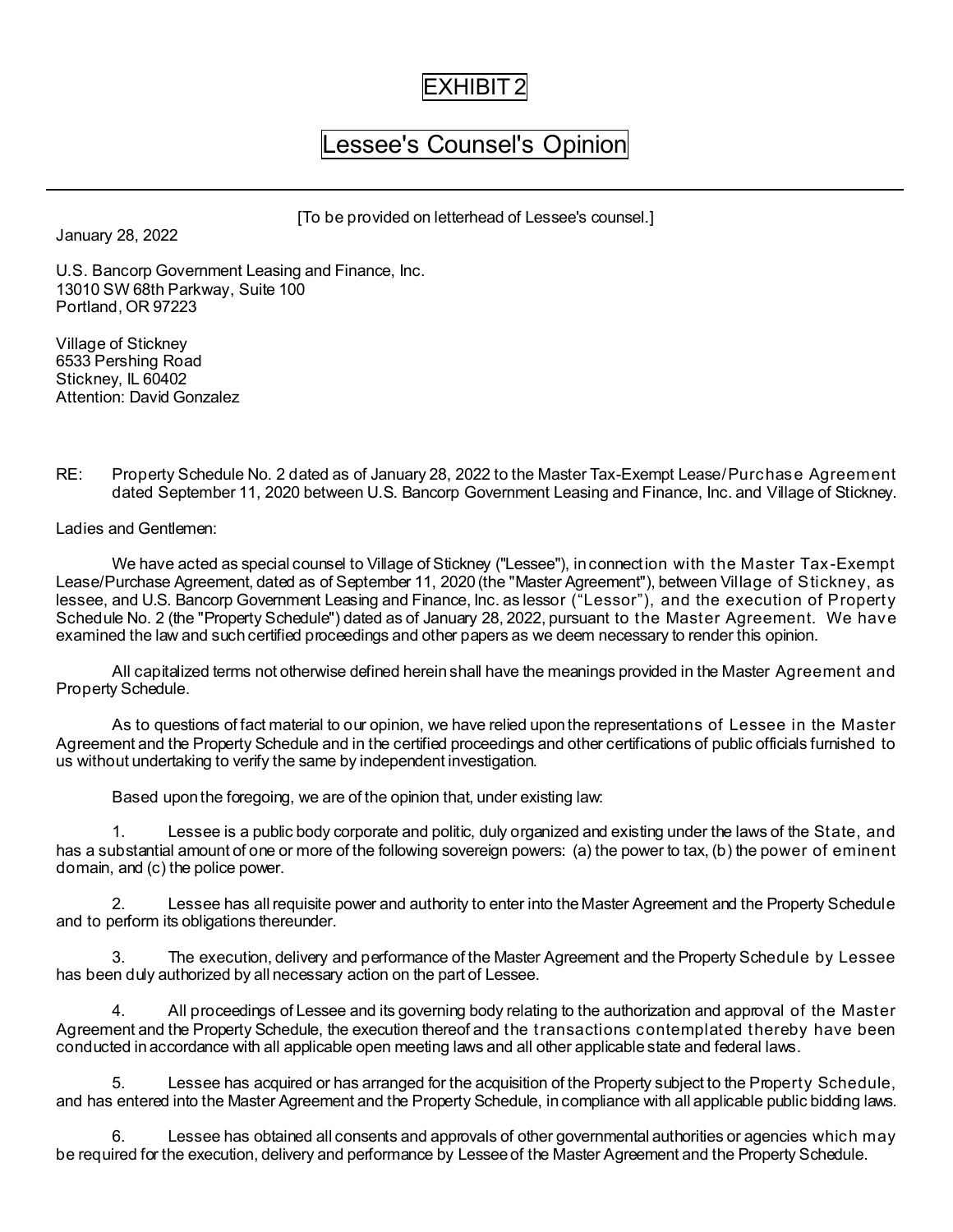7. The Master Agreement and the Property Schedule have been duly executed and delivered by Lessee and constitute legal, valid and binding obligations of Lessee, enforceable against Lessee in accordance with the terms thereof, except insofar as the enforcement thereof may be limited by any applicable bankruptcy, insolvency, moratorium, reorganization or other laws of equitable principles of general application, or of application to municipalities or political subdivisions such as the Lessee, affecting remedies or creditors' rights generally, and to the exercise of judicial discretion in appropriate cases.

8. As of the date hereof, based on such inquiry and investigation as we have deemed sufficient, no litigation is pending, (or, to our knowledge, threatened) against Lessee in any court (a) seeking to restrain or enjoin the delivery of the Master Agreement or the Property Schedule or of other agreements similar to the Master Agreement; (b) questioning the authority of Lessee to execute the Master Agreement or the Property Schedule, or the validity of the Master Agreement or the Property Schedule, or the payment of principal of or interest on, the Property Schedule; (c) questioning the constitutionality of any statute, or the validity of any proceedings, authorizing the execution of the Master Agreement and the Property Schedule; or (d) affecting the provisions made for the payment of or security for the Master Agreement and the Property Schedule.

This opinion may be relied upon by Lessor, its successors and assigns, and any other legal counsel who provides an opinion with respect to the Property Schedule.

Very truly yours,

By:

Name:

Title:

Dated: \_\_\_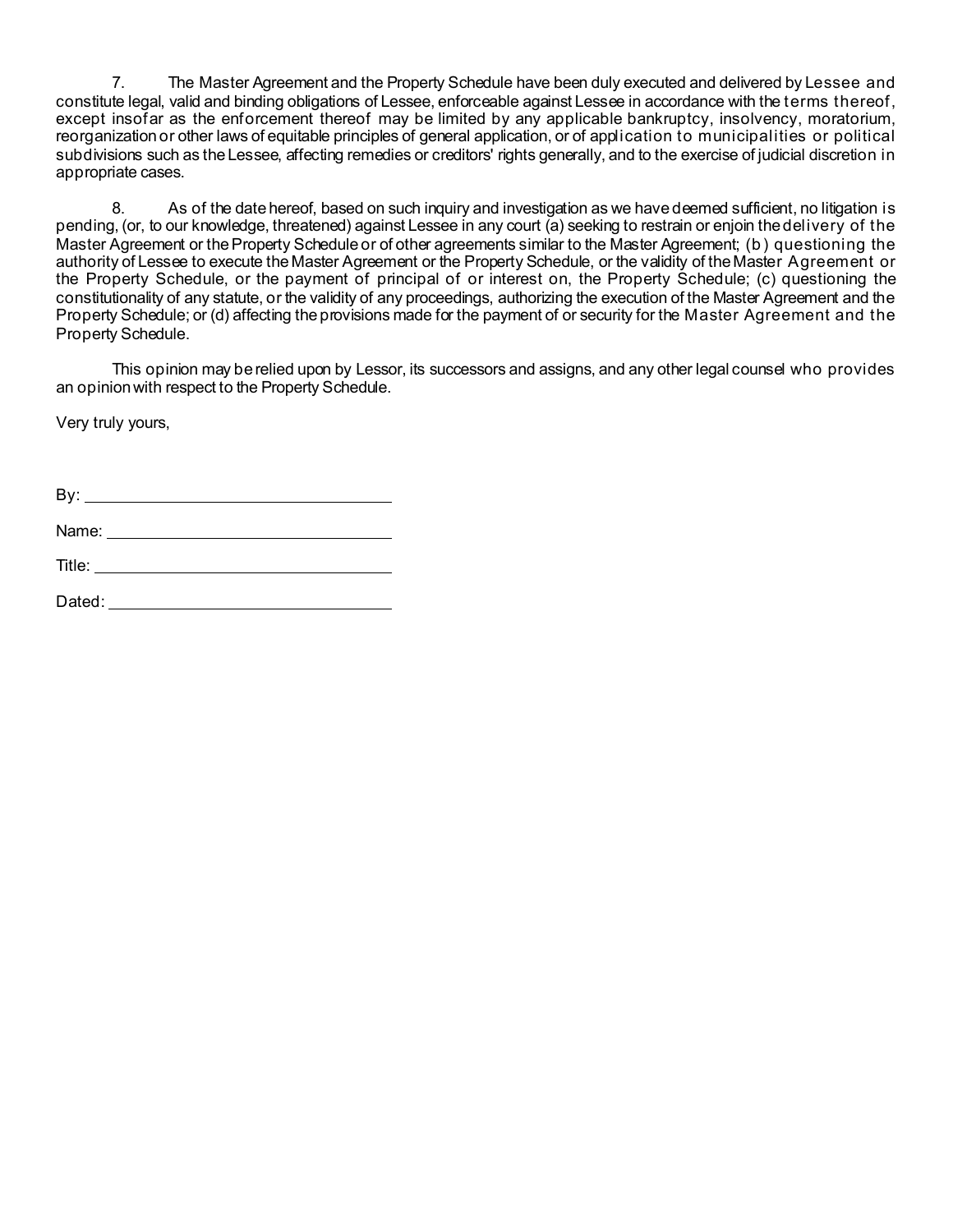### EXHIBIT 3

### Lessee's General and Incumbency Certificate

#### GENERAL CERTIFICATE

Re: **Property Schedule No. 2** dated as of January 28, 2022 to the Master Tax-Exempt Lease/Purchase Agreement dated September 11, 2020 between U.S. Bancorp Government Leasing and Finance, Inc. and Village of Stickney.

The undersigned, being the duly elected, qualified and acting (Title of Person to Execute Lease/Purchase Agreement) Village President

of the Village of Stickney ("Lessee") does hereby certify, as of January 28, 2022, as follows:

1. Lessee did, at a meeting of the governing body of the Lessee, by resolution or ordinance duly enacted, in accordance with all requirements of law, approve and authorize the execution and delivery of the above-referenced Property Schedule (the "Property Schedule") and the Master Tax-Exempt Lease/Purchase Agreement (the "Master Agreement") by the undersigned.

2. The meeting(s) of the governing body of the Lessee at which the Master Agreement and the Property Schedule were approved and authorized to be executed was duly called, regularly convened and attended throughout by the requisite quorum of the members thereof, and the enactment approving the Master Agreement and the Property Schedule and authorizing the execution thereof has not been altered or rescinded. All meetings of the governing body of Lessee relating to the authorization and delivery of Master Agreement and the Property Schedule have been: (a) held within the geographic boundaries of the Lessee; (b) open to the public, allowing all people to attend; (c) conducted in accordance with internal procedures of the governing body; and (d) conducted in accordance with the charter of the Lessee, if any, and the laws of the State.

No event or condition that constitutes, or with the giving of notice or the lapse of time or both would constitute, an Event of Default or a Nonappropriation Event (as such terms are defined in the Master Agreement) exists at the date hereof with respect to this Property Schedule or any other Property Schedules under the Master Agreement.

4. The acquisition of all of the Property under the Property Schedule has been duly authorized by the governing body of Lessee.

5. Lessee has, in accordance with the requirements of law, fully budgeted and appropriated sufficient funds for the current budget year to make the Lease Payments scheduled to come due during the current budget year under the Property Schedule and to meet its other obligations for the current budget year and such funds have not been expended for other purposes.

6. As of the date hereof, no litigation is pending, (or, to my knowledge, threatened) against Lessee in any court (a) seeking to restrain or enjoin the delivery of the Master Agreement or the Property Schedule or of other agreements similar to the Master Agreement; (b) questioning the authority of Lessee to execute the Master Agreement or the Property Schedule, or the validity of the Master Agreement or the Property Schedule, or the payment of principal of or interest on, the Property Schedule; (c) questioning the constitutionality of any statute, or the validity of any proceedings, authorizing the execution of the Master Agreement and the Property Schedule; or (d) affecting the provisions made for the payment of or security for the Master Agreement and the Property Schedule.

IN WITNESS WHEREOF, the undersigned has executed this Certificate as of January 28, 2022.

Village of Stickney

#### By

Signature of Person to Execute Lease/Purchase Agreement

Jeff Walik , Village President

Print Name and Title of Person to Execute Lease/Purchase Agreement